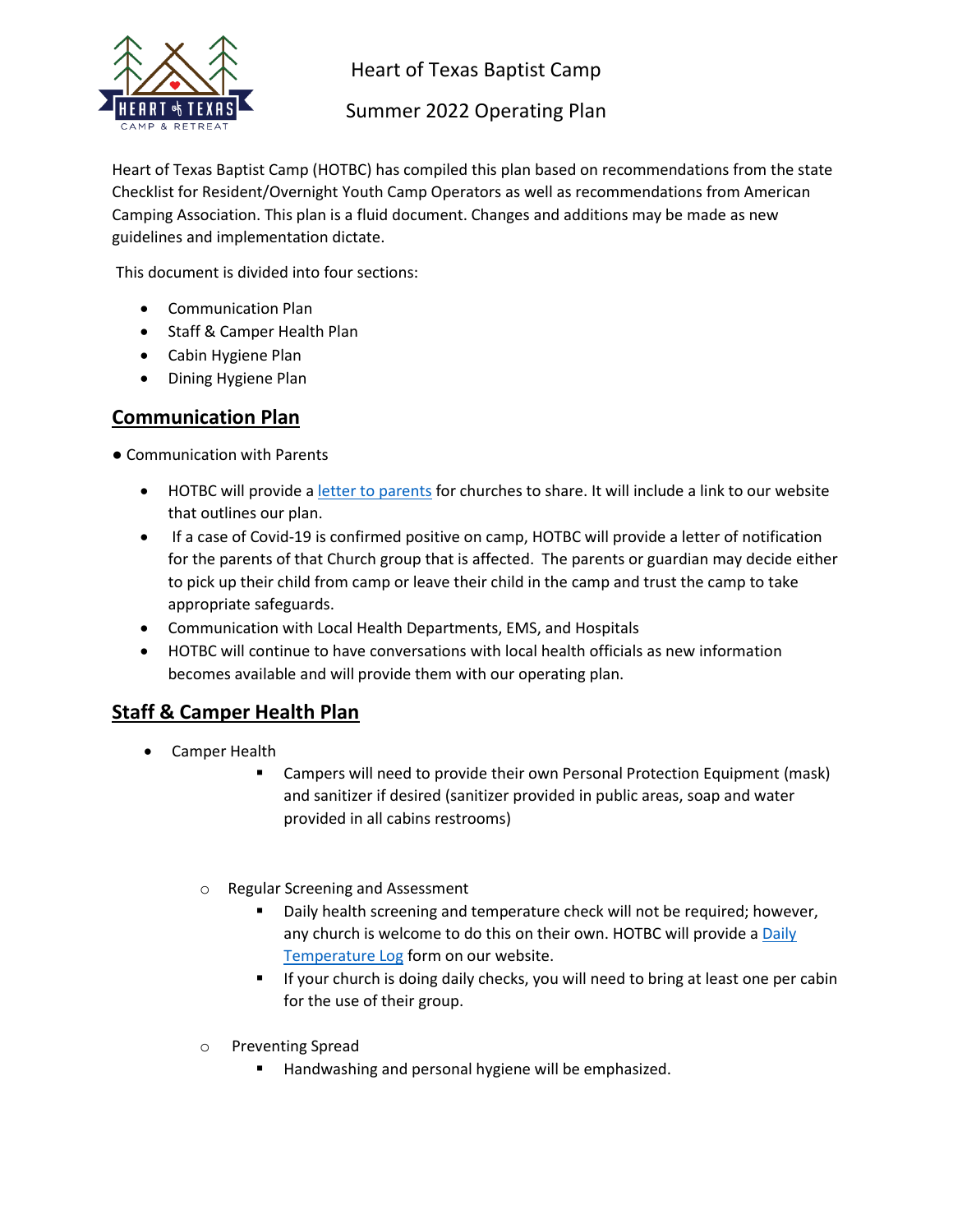

Heart of Texas Baptist Camp

# Summer 2022 Operating Plan

- Physical Distancing between church groups is encouraged, but not required. Anywhere large groups gather, separation between groups should be encouraged (lines in dining hall, tables, worship seat spacing).
- o Response and Management of Case(s) or Probable Case(s)
	- Camp management will work with the Camp Health Officer to determine course of action.
	- Anyone with symptoms of illness, in particular Covid-19, will be isolated and parents will be contacted to pick them up ASAP.
	- Cleaning of the area in which the sick camper slept will be done by camp staff. If possible, the group staying in that cabin will be moved to a new lodging area.
	- As HOTBC is not a medical facility, on-site testing will not take place. Rather we will refer anyone suspected of having Covid-19 to their local health care facility.
	- If a camper is being tested for Covid-19, a letter will be given to all group leaders within the church group for distribution to camper families. If it is later determined the camper tests positive, that information will be made available as well.
- o First Aid Station and Sick Person Isolation Area
	- The First Aid Station will be the primary site for medical concerns.
	- **E** There will also be a designated quarantine area in close proximity to the First Aid station (Eden dormitory)
	- The best location of this isolation area will be determined by the camp management and the Camp Health Officers.

# **Cabin Hygiene Plan**

- Housing
	- $\circ$  Churches partner with HOTBC and as such will be the front-line defense for cleanliness and hygiene in the cabins.
	- o Cleaning and Sanitizing
		- A HOTBC cleaning crew will be on hand each day of camp. They will clean and sanitize all public areas. They will not be touching the camper's personal belongings. We ask that no personal items be left in the cabin restrooms.

#### **Dining Hygiene Plan**

- Dining Hall Conversion
	- o The two lines in the main dining hall have been converted from buffet lines to cafeteria style serving lines. The camp staff will now serve food at HOTBC.
	- o Self-serve salad/fruit and cereal bars will be removed (salads, fruit and cereal options will be available)